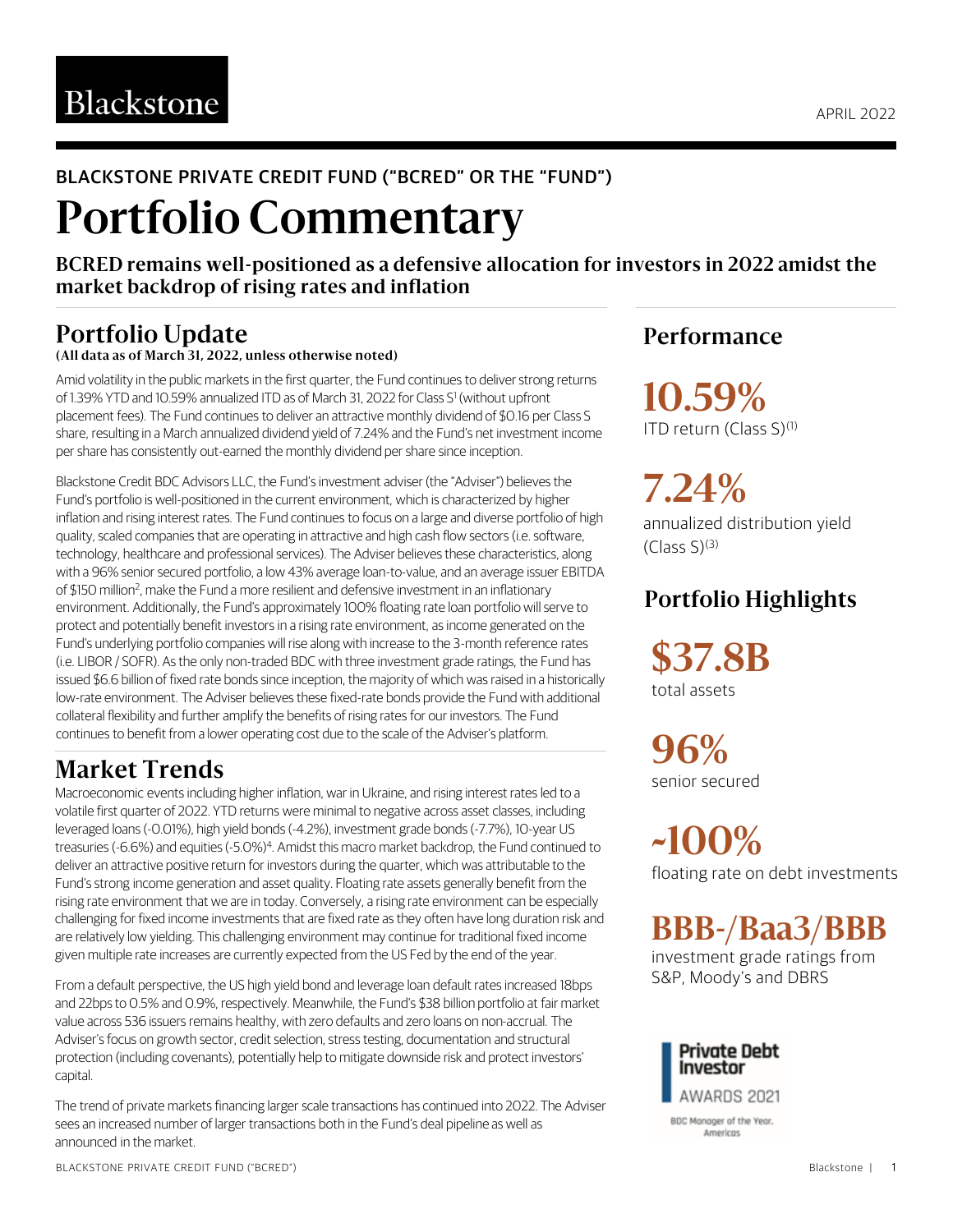### **Recent Transaction Highlights<sup>5</sup>**

Blackstone Credit is leading the market in large private financings. Its ability to commit in scale provides certainty in fin ancing to sponsor partners.

SailPoint - In April 2022, Blackstone Credit co-led a large first lien senior secured financing package, which includes a first lien term loan and a revolver, to support the take-private transaction of SailPoint Technologies Holdings, Inc ("SailPoint") by Thoma Bravo for \$6.9 billion. SailPoint is a leading provider of enterprise identity governance and administration within the broader cybersecurity landscape.

Datto - In April 2022, Blackstone Credit co-led a \$3.7 billion first lien senior secured financing package to support Kaseya's acquisition of Datto for \$6.2 billion. The transaction will be funded by an equity consortium led by Insight Partners. Datto is a leading provider of cloud-based software solutions built for delivery through the Managed Service Provider channel to small-to-medium sized businesses.

NPD (Add-on) - In April 2022, Blackstone Credit led an incremental unitranche term loan commitment to support NPD Group's acquisition of Information Resources, Inc. ("IRi"). Blackstone Credit had previously led a term loan financing in December 2021 to support Hellman & Friedman's acquisition of NPD Group. Pro forma for the April 2022 incremental loan, this represents the largest private unitranche term loan to date, and Blackstone Credit is the largest lender. The combined IRi and NPD business creates a scale market leader in consumer purchase data, with full retailer coverage and more comprehensive insights into consumer purchasing behavior across CPG and general merchandise categories.

Anaplan - In March 2022, Blackstone Credit co-led a large first lien senior secured financing package, which includes a first lien term loan and a revolver, to support Thoma Bravo's acquisition of Anaplan for \$10.7 billion. Blackstone Credit will be the largest holder of the facility. Anaplan is a cloud-native provider of "connected planning" which allows large enterprises to forecast, scenario plan, and build strategic planning across Financial Planning and Analysis, Supply Chain, Sales Performance Management and other corporate functions.

### **BCRED Historical Performance**

#### NAV/share<sup>6</sup>

|      | Jan     | Feb     | Mar     | Apr     | May     | Jun.    | Jul     | Aug     | Sept    | <b>Oct</b> | <b>Nov</b> | Dec                      |
|------|---------|---------|---------|---------|---------|---------|---------|---------|---------|------------|------------|--------------------------|
| 2022 | \$25.93 | \$25.80 | \$25.82 | $- -$   | $- -$   | $- -$   | --      | $- -$   | $- -$   | $- -$      | $- -$      | $\overline{\phantom{a}}$ |
| 2021 | \$25.25 | \$25.36 | \$25.49 | \$25.59 | \$25.80 | \$25.81 | \$25.80 | \$25.84 | \$25.90 | \$25.93    | \$25.91    | \$25.93                  |

#### Total Returns<sup>1</sup>

| <b>Share Class</b> | 1-Month | 3-Month | <b>YTD</b> | 1-Year | <b>ITD</b> |
|--------------------|---------|---------|------------|--------|------------|
| Class I            | 0.75%   | 1.60%   | 1.60%      | 10.40% | 11.53%     |
| Class S            | 0.68%   | 1.39%   | 1.39%      | 9.47%  | 10.59%     |
| Class D            | 0.73%   | 1.54%   | 1.54%      | $- -$  | 9.08%      |

#### Distributions<sup>7</sup>

| <b>Share Class</b> |         | Jan 2022                 | Feb 2022                                            | <b>Mar 2022</b>                                | <b>YTD 2022</b>                       | 2021   |
|--------------------|---------|--------------------------|-----------------------------------------------------|------------------------------------------------|---------------------------------------|--------|
| Class I            | Monthly | \$0.17                   | \$0.17                                              | \$0.17                                         | \$0.52                                | \$1.92 |
|                    | Special | $- -$                    | $\hspace{0.05cm} -\hspace{0.05cm} -\hspace{0.05cm}$ | $\hspace{0.1mm}-\hspace{0.1mm}-\hspace{0.1mm}$ | $\hspace{0.05cm}$ – $\hspace{0.05cm}$ | \$0.19 |
| Class S            | Monthly | \$0.16                   | \$0.16                                              | \$0.16                                         | \$0.47                                | \$1.71 |
|                    | Special | $\overline{\phantom{m}}$ | $- -$                                               | --                                             | --                                    | \$0.19 |
| Class $D^8$        | Monthly | \$0.17                   | \$0.17                                              | \$0.17                                         | \$0.51                                | \$1.32 |
|                    | Special | $- -$                    | $- -$                                               | $\hspace{0.1mm}-\hspace{0.1mm}-\hspace{0.1mm}$ | $- -$                                 | \$0.19 |